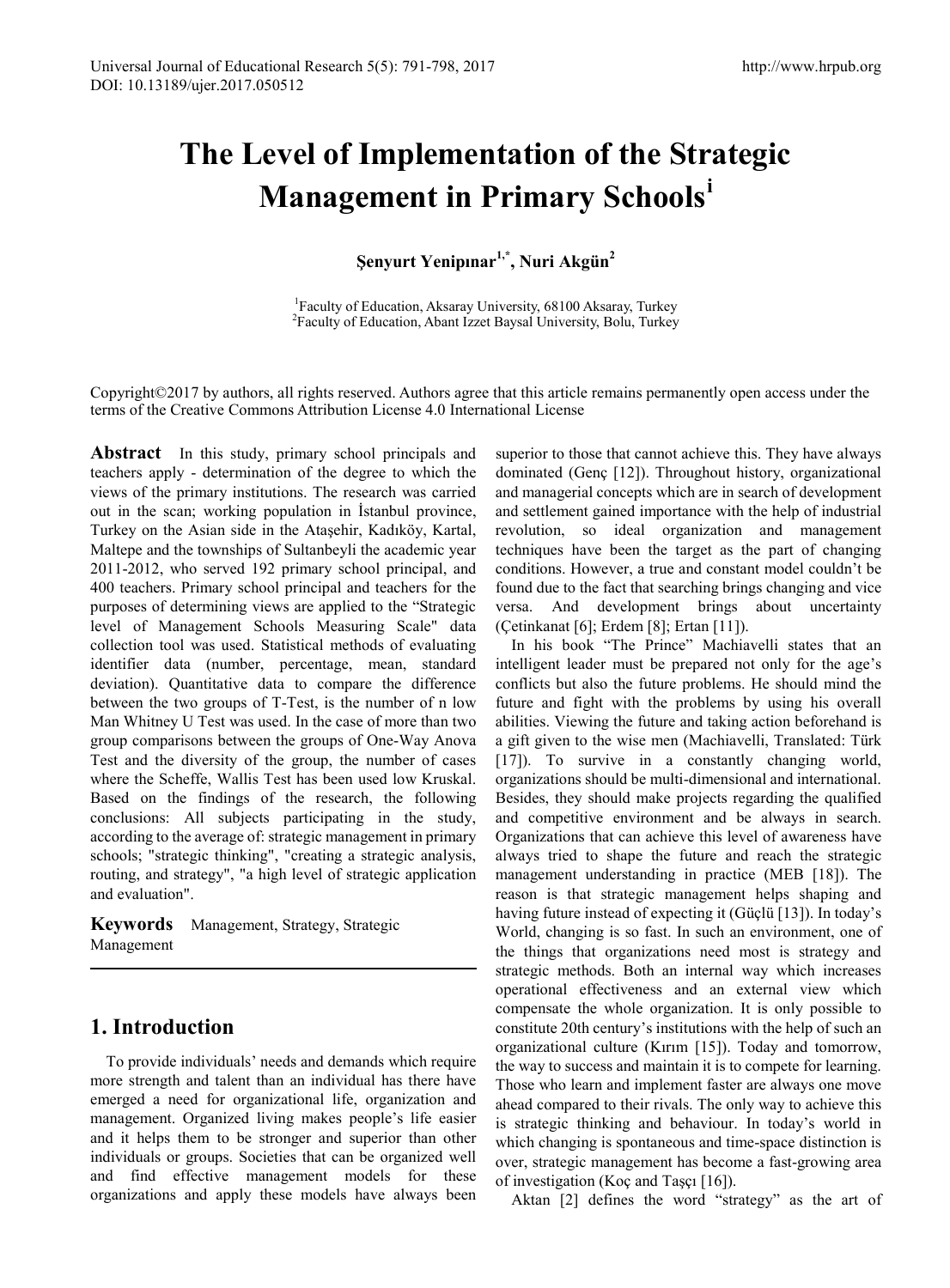providing agreement and coordination to realize a common purpose. Strategy in management is a plan or a model which units the main purposes, policies and activities of a group. A well-organized strategy takes the organization to the goal and enables it to allocate its resources based on one and only applicable unity according to the internal talents and weaknesses, any possible changes in the environment and rivals (Quinn, Henry and Robert [19]).

Educational systems must be in struggle for realizing an education which is suitable for universal values for they are the systems established to bring up individuals for future societies (Çelik [5]). For community's benefits, they should always develop and be ready for any threats in the future. To accomplish this, managerial understanding, organizational structures and leadership approaches should be revaluated according to necessities of the time. School principals, as others do, have to administer regarding the current conditions to keep their organization alive and enable societies to fulfil their duties (Drucker [7]).

Changing and development in Turkey is closely related to European Union (Terzi [20]). Each and every state or private organization in Turkey is directly or indirectly affected by any economic or social policies of European Union. Thus, there has emerged a necessity for a comprehensive reconstruction of Turkish Public Administration. In this framework, a strategic management approach which is sensitive to society's reactions, participant, clear with purposes and priorities, transparent, accountable and effective has been adopted (MEB [18]). Strategic plans that are prepared regarding development plans, yearly programs and other related programs come into force after going through the processes secretariat of the state planning organisation and other relevant institutions (MEB [18]). For this purpose, "Regulations regarding strategic planning procedures and principles" was made in accordance with the 9th articles of law 5018 by secretariat of the state planning organisation. According to this regulations strategic management studies started to be conducted in a staged calendar. According to this calendar, Ministry of Education went into a strategic management which took the years 2014-2015 in. Strategic plans were finished at the end of 2010 after studies were started in particular central organizational District National Directorate for National Education and Province Directorate for National Education. However, process is the important part of implementing strategic management effectively. Strategic document is nothing on its own. It is very significant for all managers and stuff to share the same values and understanding and they must work together (Bush and Coleman [3]). For the success of strategic management, all staff should believe the applicability of the procedures and support it (Erdogan [10]). Just in this case, a rapid and economic management process can be provided.

#### **1.1. Purpose of the Study**

The purpose of this study: to establish primary school

principals' and teachers' views on the level of implementation of strategic management in primary schools. This study is considered vital in that evaluating conditions, eliminating deficiencies and developing new qualifications in relation to strategic management in primary schools.

#### **1.2. Problem**

What are the views of school principals and teachers on the level of implementation of strategic management?

#### **1.3. Sub Problems**

- 1.3.1. Is there a remarkable difference between principle and teacher views on strategic management in primary schools?
- 1.3.2. Is there a remarkable difference between principles' and teachers' views on strategic management in primary schools depending on variables such as gender, age, graduate school, field or professional seniority?

# **2. Methodology**

This is a quantitative research in which a descriptive model was used (Arlı and Nazik [3]; Karasar [14]; Yıldırım [23]).

#### **2.1. Population**

Population of the study is composed of primary school principals and teachers who lived in provinces such as Ataşehir, Kadıköy, Kartal, Maltepe and Sultanbeyli which are located in Asian Side of İstanbul and who were on duty between the years 2011-2012. Data which is included in the population was obtained from İstanbul Province Directorate for National Education Strategy Development unit. All of the principles of the 208 primary schools which are in the population of the study were given a scale form. However, school principles' population is 192 because of the fact that 192 of the forms could be evaluated.

#### **2.2. Sample**

Due to the fact that it is impossible to reach all of the students, sampling was preferred. 7781 teachers work in 208 schools which are in the population of the research. These teachers were listed separately according to their provinces. Considering every school as a cluster, the scale forms were given to the teachers by choosing two of them randomly and objectively from each school by using sampling. Sample represents population.

#### **2.3. Data Collection**

With the purpose of collecting data, "The Level of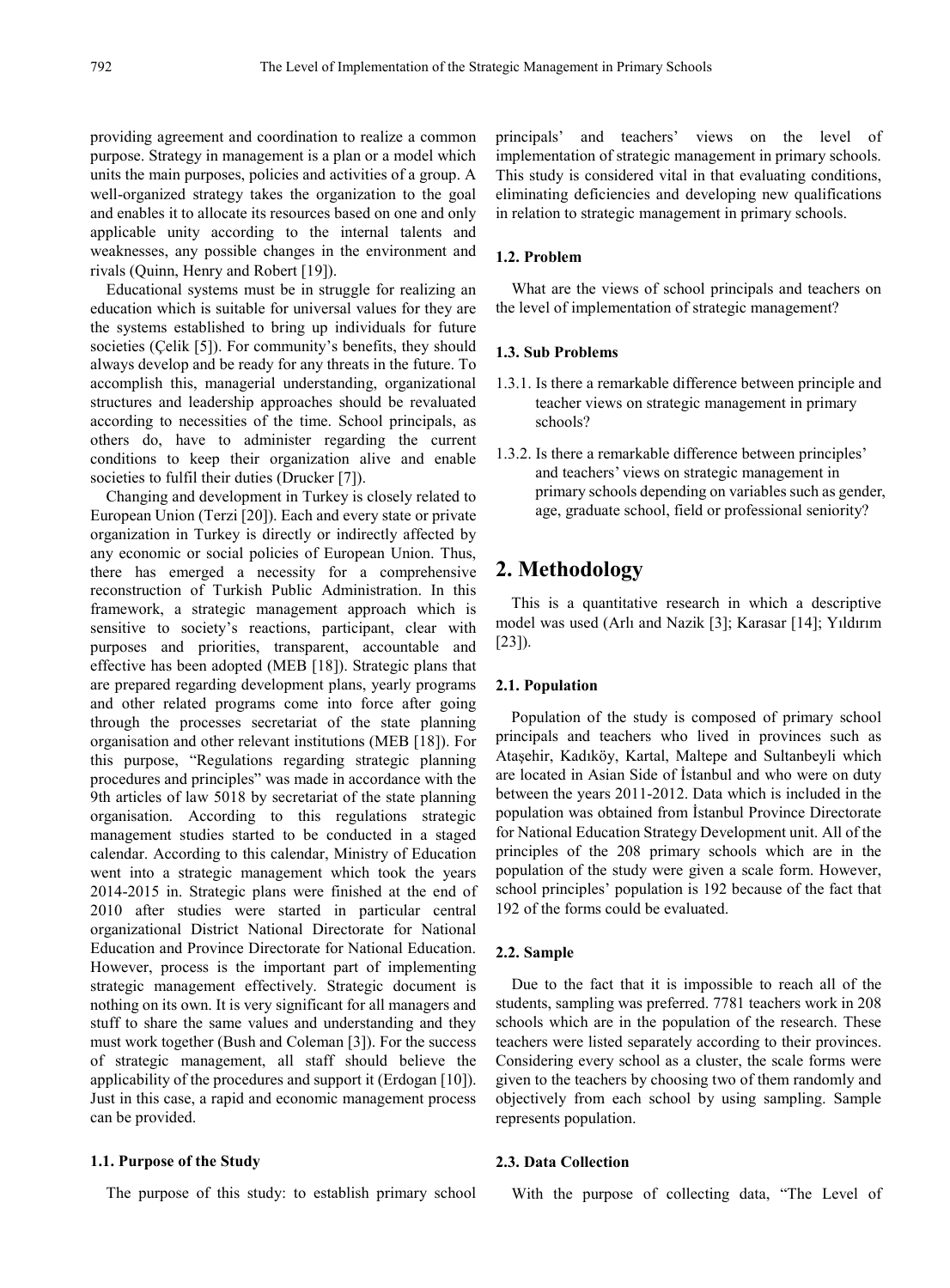Implementation of Strategic Management Measurement Scale" which was developed by Yenipınar [22] was used in this research. Reliability of the scale was found 0,988. After factor analysis, 3 factors with % 69.02 variance emerged. Reliability of 30 items which constitute "strategic thinking" factor was found  $\alpha=0.984$ . After factor analysis, %32,4 variance was attained. Reliability of the 14 items which constitute "Strategic analysis, guidance and forming strategy" factor was found  $\alpha=0.960$ . After factor analysis, %21,1 variance ration was attained. Reliability of 9 items which constitute "Strategic implementation and evaluation" was found  $\alpha=0$ , 95. After factor analysis, %15.5 variance ratio was attained. For this scale, test-retest method was applied on 200 people. Test-retest correlation was high (r=0,889). Reliability level of the scales varies between % 94 and % 99. It is seen that internal consistency of scales and hypothesis which belong to sub-categories and they are highly reliable.

#### **2.4. Data Analysis**

Data which was obtained from the research was analysed by using Statistical Package for Social Sciences program. To the solution of the first sub-problem: descriptive statistics methods (percentage, average, standard deviation); T-test for the difference between two groups for comparing quantitative data; Man Whitney U test in case n is low in

groups; One Way Anova test for more than two groups and Scheffe test to find out the group which makes the difference. To the solution of second sub-problem: For the difference between two groups T-test and in case N number is low Man Whitney U Test was used. In case of more than two groups, One Way Anova Test and to find out the group which makes the difference Scheffe Test, in case of N number is low in groups Kruskal Whallis Test was used. "Level of Implementation of Strategic Management in Schools Measurement Scale" which was used to collect data was applied for all principals and teachers, however not all of the surveys were returned. The information related to the surveys which were carried out and evaluated is as following in Table 1.

As it can be seen in Table 1, 192 (% 92.30) school principals out of 208, expressed their opinions. Because of the fact that all of the answered scales were suitable for evaluation, 192 (% 92.30) principles scales were evaluated and statistical process was done. 400 teachers (%96.15) out of 416 teachers who constitute population made their statements by answering the scale. After analysing the scales, it was seen that all of them can be assessed and statistical process was done. In the research, principles and teacher were given 624 scales. 593 (% 94, 22) of them were answered and statistical process was done on them.

**Table 1.** The information Related to the Surveys Which Were Carried Out and Evaluated

|           | Distributed |     | Answered |                          | Out of assessment        | Evaluated |               |  |
|-----------|-------------|-----|----------|--------------------------|--------------------------|-----------|---------------|--|
|           | n           |     | $\%$     |                          | $\%$                     |           | $\frac{0}{0}$ |  |
| Principal | 208         | 192 | 92,30    | $\overline{\phantom{0}}$ | $\overline{\phantom{a}}$ | 192       | 92,30         |  |
| Teacher   | 416         | 400 | 96.15    | $\overline{\phantom{0}}$ | $\overline{\phantom{0}}$ | 400       | 96,15         |  |
| Total     | 624         | 592 | 94,22    |                          |                          | 592       | 94,22         |  |

|                        |                  | Principle      |               |             | Teacher       |
|------------------------|------------------|----------------|---------------|-------------|---------------|
|                        |                  | n              | $\frac{0}{0}$ | $\mathbf n$ | $\frac{0}{0}$ |
|                        | Female           | 31             | 16,1          | 184         | 46            |
| Gender                 | Male             | 161            | 83,9          | 216         | 54            |
|                        | Aged 20-25       | 6              | 3,1           | 150         | 37,5          |
|                        | Aged 26-30       | 72             | 37,5          | 178         | 85,3          |
| Age                    | Aged 31-35       | 66             | 34,4          | 51          | 12,8          |
|                        | Aged 36-40       | 48             | 25            | 21          | 5,3           |
|                        | G. completing    | 39             | 20,3          | 23          | 5,8           |
| Graduate School        | Undergraduate    | 110            | 57,3          | 341         | 85,3          |
|                        | Graduate         | 43             | 22,4          | 36          | 9             |
| Field                  | Class Teacher    | 112            | 58,3          | 95          | 23,8          |
|                        | Field teacher    | 80             | 41,7          | 305         | 76,3          |
|                        | $1-5$ years      | $\overline{7}$ | 3,6           | 129         | 32,3          |
|                        | 6-10 years       | 9              | 4,7           | 117         | 29,3          |
|                        | 11-15 years      | 51             | 26,6          | 95          | 23,8          |
| Professional Seniority | $16-20$ years    | 41             | 21,4          | 22          | 5,5           |
|                        | 21-25 years      | 28             | 14,6          | 19          | 4,8           |
|                        | $26-30$ years    | 21             | 10,9          | 9           | 2,3           |
|                        | 31 years or more | 35             | 18,2          | 9           | 2,3           |
|                        | $1-5$ year       | 165            | 85,9          | 273         | 68,3          |
|                        | $6-10$ year      | 8              | 4,2           | 71          | 17,8          |
| Working Time           | 11-15 year       | 9              | 4,7           | 41          | 10,3          |
|                        | 16-20 year       | 10             | 5,2           | 15          | 3,8           |

**Table 2.** Demographic Aspects of Primary School Principals and Teachers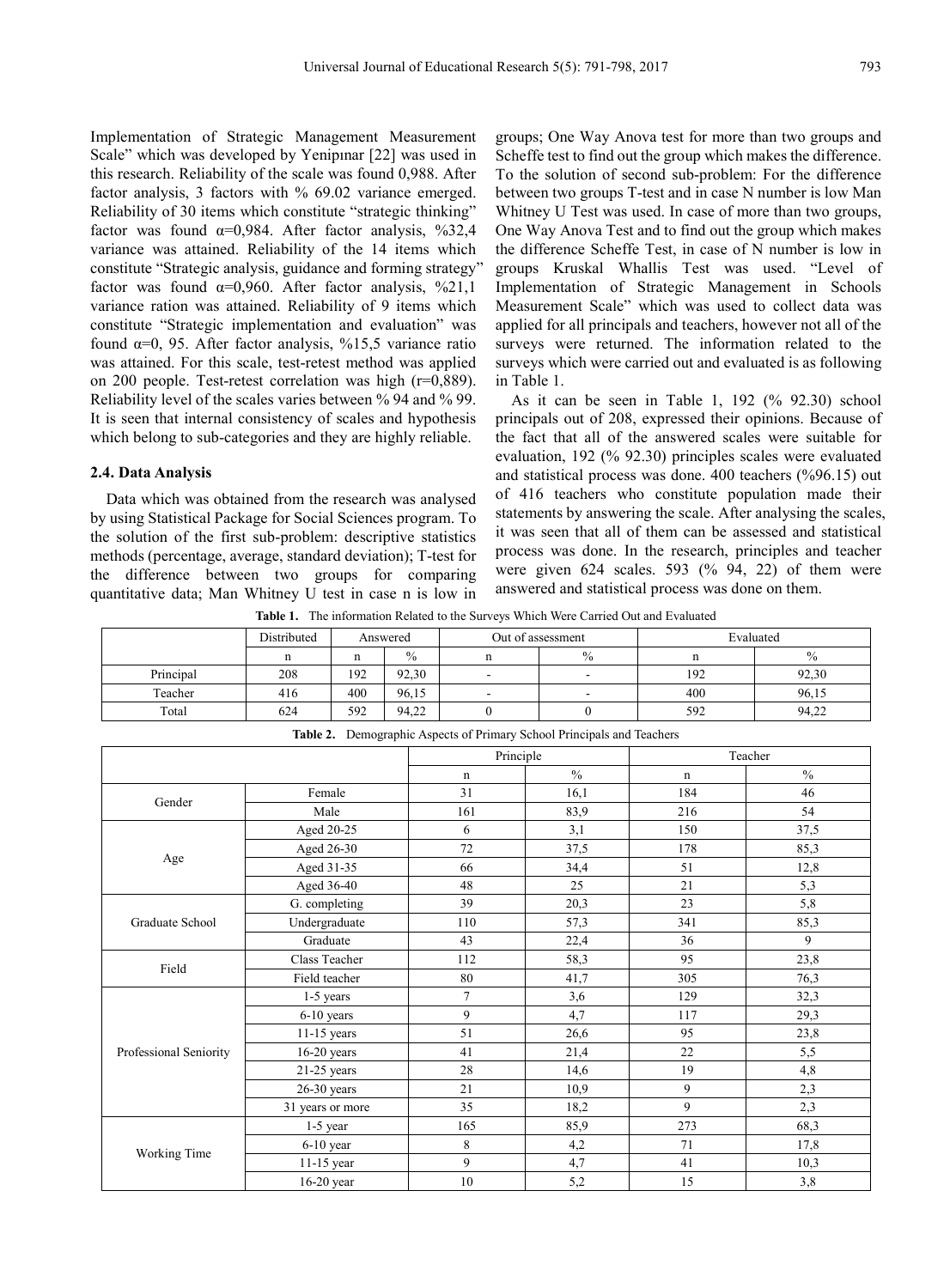### **3. Findings and Discussion**

The difference between principals' and teachers' views about the level of implementation of strategic management in primary schools. Principles' and teachers' views on the level of implementation of strategic management in primary schools were given in Table 3; differentiation of these views according to groups was given in Table 4.

As it seen in table 3, after analysing the principles' and teachers' views on the level of implementation of strategic management in primary schools, it was determined that strategic thinking is high as  $(3,968 \pm 0,708)$ ; strategic guidance and forming strategy is high as  $(4,110 \pm 0.624)$ strategic implementation and evaluations is high as  $(4.110 \pm$ 0,624). Eren [9] states that leadership has a vital role for both forming and determining strategies and implementing them. Wells [24] states that leaders should also be strategic thinkers. In the research, the fact that strategic implementation and evaluation rates are so high are the result of school principals' position in this implementation as the first degree responsible.

As it can be seen in table 3, after analysing teachers' views on the level of strategic implementation, it can be seen that strategic thinking rates are high as  $(3,656 \pm 0,734)$ ; strategic analysis, guidance and forming strategy is high as  $(3,879 \pm 0.688)$ ; strategic implementation and evaluation is high as  $(3,891 \pm 0,755)$ . Teacher disagree with the principles on the view that strategic implementation and evaluation is applied to a great extent. This difference may result from the fact that teachers are objective while evaluating the principals who are responsible for the process of strategic management. The results of the research overlap Altınkurt's [1] view which suggests that principals' leadership

implementations related to strategy management are generally successful but need to be improved.

As it is seen in Table 3, after analysing all test subjects' views on the level of implementation of strategic management, it was determined that strategic thinking is high as (3,812); strategic analysis, guidance and forming strategies is high as (3,994); strategic implementation and evaluation is high as (4,050).

Results of One-way variation analysis which was carried out to find out whether primary school principles' and teachers' views show a remarkable difference depending on the groups are shown in table 4. As it can be seen in table 4, a remarkable difference was found between the strategic thinking scores of participants (F=98,112;  $p=0,000<0, 05$ ). As a result of Scheffe test which was conducted to specify the reasons for this difference, principals' strategic thinking scores were found higher than teachers'. The difference between participants' scores for strategic analysis, guidance and forming strategies was found remarkable (F=77,708; p=0,000<0, 05). As a result of Scheffe test which was conducted to specify the reasons for this difference, principals' strategic analysis, guidance and forming strategy points was found higher than teachers'. The difference between participants' scores for strategic implementation and evaluation was found statistically remarkable (F=77,708;  $p=0.000<0$ , 05). As a result of Scheffe test which was conducted to specify the reasons for this difference, principals' strategic implementation and evaluation scores were found higher than teachers'. The differentiation of school principals' and teachers' views depending on the variables such as gender, age, graduation school, field and Professional seniority.

|                                                   |     | Principal | Teacher |       | Total |       |  |
|---------------------------------------------------|-----|-----------|---------|-------|-------|-------|--|
|                                                   |     | Ort.      | N       | Ort.  | N     | Ort   |  |
| Strategic thinking                                | 192 | 3,968     | 400     | 3,656 | 592   | 3,812 |  |
| Strategic analysis, guidance and forming strategy | 192 | 4.110     | 400     | 3,879 | 592   | 3,994 |  |
| Strategic implementation and evaluation           | 192 | 4.210     | 400     | 3,891 | 592   | 4,050 |  |

**Table 3.** Arithmetic Mean Score of Principals, Teachers and All Participants'

|  |  | Table 4. One Way Variation Results Depending on School Principals' and Teachers' views |  |  |  |
|--|--|----------------------------------------------------------------------------------------|--|--|--|
|--|--|----------------------------------------------------------------------------------------|--|--|--|

|                                  | Group     | N   | Ort   | <b>Ss</b> | F      | Þ               |  |
|----------------------------------|-----------|-----|-------|-----------|--------|-----------------|--|
|                                  | Principal | 192 | 3,968 | 0,708     |        | $0,000^{\circ}$ |  |
| Strategic thinking               | Teacher   | 400 | 3,656 | 0,734     | 98,112 |                 |  |
| Strategic analysis, guidance and | Principal | 192 | 4,110 | 0,624     |        | $0,000^{\circ}$ |  |
| forming strategies               | Teacher   | 400 | 3,879 | 0,688     | 77,708 |                 |  |
| Strategic implementation and     | Principal | 192 | 4.210 | 0,644     |        |                 |  |
| evaluation                       | Teacher   | 400 | 3,891 | 0,755     | 82,602 | $0.000*$        |  |

 $*p<0, 05$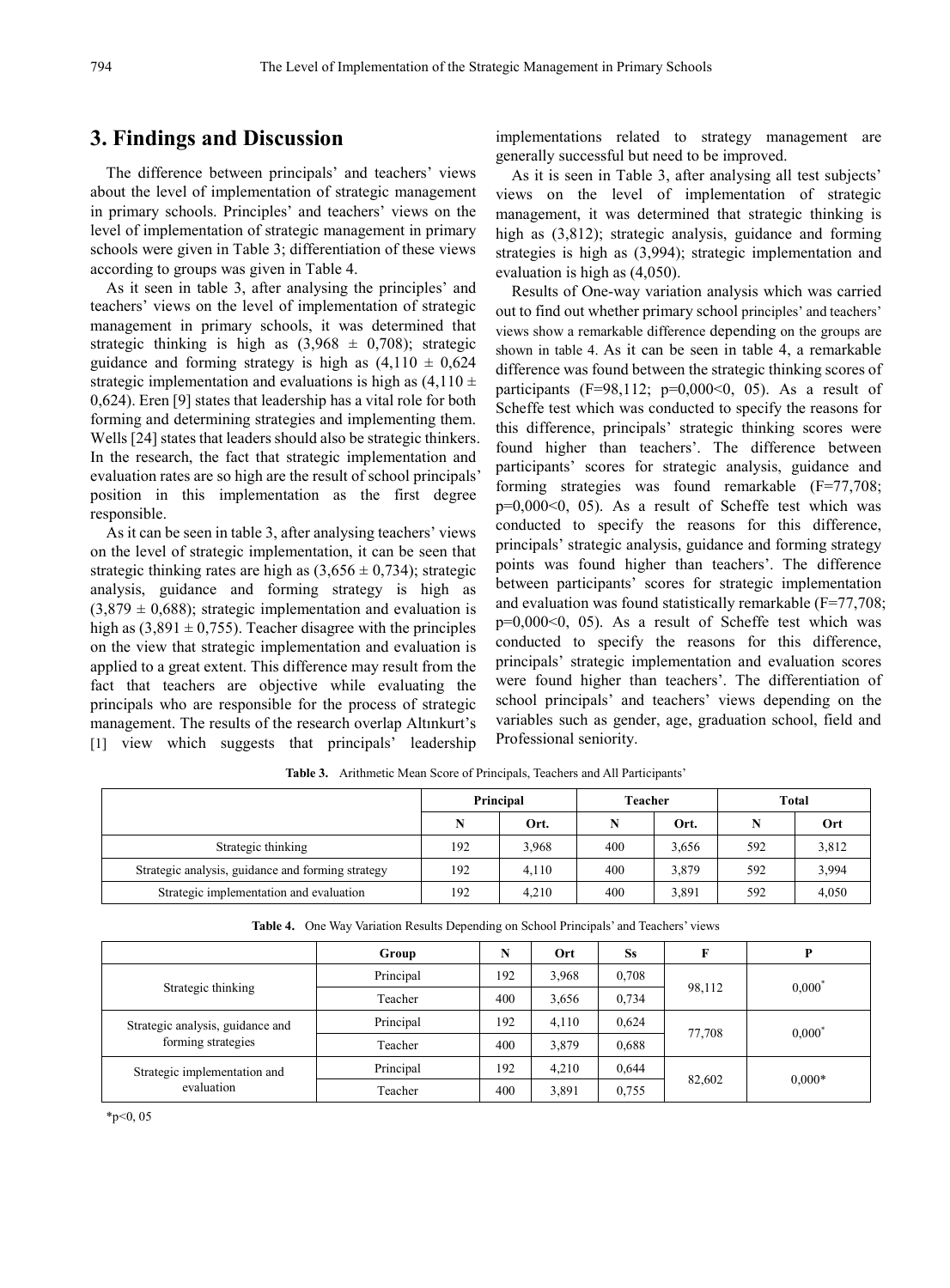**Table 5.** T-Test Results of Principals' and Teachers' Views Depending on Gender

|                                            |   |     |       | <b>School Principle</b> |       |       |     |       | Teacher   |          |       |
|--------------------------------------------|---|-----|-------|-------------------------|-------|-------|-----|-------|-----------|----------|-------|
|                                            | G | N   | Ort   | <b>Ss</b>               |       | P     | N   | Ort   | <b>Ss</b> |          | P     |
| Strategic thinking                         | F | 31  | 4,101 | 0,589                   |       | 0.255 | 184 | 3,692 | 0.683     | 0,899    |       |
|                                            | M | 161 | 3,943 | 0,727                   | 1,143 |       | 216 | 3,626 | 0,776     |          | 0.369 |
| Strategic analysis, guidance and           | F | 31  | 4.270 | 0,605                   |       | 0,121 | 184 | 3,861 | 0,621     |          |       |
| forming strategies                         | M | 161 | 4,080 | 0,625                   | 1,556 |       | 216 | 3,894 | 0.742     | $-0.471$ | 0.638 |
| Strategic implementation and<br>evaluation | F | 31  | 4.254 | 0,599                   |       |       | 184 | 3,909 | 0,718     |          |       |
|                                            | M | 161 | 4,202 | 0.653                   | 0.419 | 0,676 | 216 | 3,876 | 0,786     | 0.447    | 0.655 |

p>0, 05

**Table 6.** Kruskal Wallis H-Test Results of the Views of School Principles and Teacher Based on Age

|                                  |            |             |       | Principal |           |           |     |       | <b>Teacher</b> |           |                      |
|----------------------------------|------------|-------------|-------|-----------|-----------|-----------|-----|-------|----------------|-----------|----------------------|
|                                  | Group      | $\mathbf N$ | Ort   | <b>Ss</b> | <b>KW</b> | P         | N   | Ort   | <b>Ss</b>      | <b>KW</b> | P                    |
|                                  | Aged 20-25 | 6           | 4,011 | 0,540     |           |           | 150 | 3,591 | 0,738          |           |                      |
| Strategic                        | Aged 26-30 | 72          | 3,847 | 0,667     | 11,108    | $0,011^*$ | 178 | 3,672 | 0.691          | 1,099     | 0,349                |
| thinking                         | Aged 31-35 | 66          | 3,892 | 0,844     |           |           | 51  | 3,802 | 0,724          |           |                      |
|                                  | Aged 36-40 | 48          | 4,249 | 0,484     |           |           | 21  | 3,632 | 1,038          |           |                      |
| Strategic                        | Aged 20-25 | 6           | 4,071 | 0,579     |           | $0,048$ * | 150 | 3,759 | 0,683          |           |                      |
| analysis,                        | Aged 26-30 | 72          | 3,998 | 0,635     |           |           | 178 | 3,928 | 0,646          | 3,695     | $0,012$ <sup>*</sup> |
| guidance and                     | Aged 31-35 | 66          | 4,079 | 0,694     | 7,921     |           | 51  | 4,095 | 0,650          |           |                      |
| forming strategy                 | Aged 36-40 | 48          | 4,327 | 0,450     |           |           | 21  | 3,793 | 0,985          |           |                      |
|                                  | aged 20-25 | 6           | 4,056 | 0,491     |           |           | 150 | 3,797 | 0,760          |           |                      |
| Strategic                        | Aged 26-30 | 72          | 4,153 | 0,645     |           |           | 178 | 3,924 | 0,691          | 1,770     |                      |
| implementation<br>and evaluation | Aged 31-35 | 66          | 4,128 | 0,751     | 6,895     | 0,075     | 51  | 4,061 | 0,760          |           | 0,152                |
|                                  | Aged 36-40 | 48          | 4,428 | 0,428     |           |           | 21  | 3,868 | 1,119          |           |                      |

\*p<0, 05

As it can be seen in Table 5, there isn't a remarkable difference between school principals' views on strategic thinking based on gender variable  $(t=1,143; p=0.255>0.05)$ ; in strategic analysis guidance and forming strategy aspect, there isn't a significant difference based on gender variable  $(t=1,556; p=0,121>0,05)$ . In strategic implementation and evaluation aspect, there isn't a significant difference based on gender variable (t=0,419; p=0,676>0, 05).

There isn't a remarkable difference between teachers' views on strategic thinking based on gender variable  $(t=0.899; p=0.369>0.05)$ ; in strategic analysis, guidance and forming strategy aspect, there isn't a significant difference based on gender variable  $(t=0.471; p=0.638>0.05)$ . In strategic implementation and evaluation aspect, there isn't a significant difference based on gender variable  $(t=0.447)$ ; p=0,655>0,05). Considering these findings, participants can state that their views on the level of implementation of strategic management in their schools don't differ in accordance with gender variable.

As it can be seen in Table-6, there is a remarkable difference between school principals' views on strategic thinking depending on age variable (KW=11,108;  $p=0.011<0.05$ ). To find out the reason for this difference Mann Whitney U test was conducted. According to the results of this test, principles aged 26-30 have more strategic thinking scores than those who are aged 26-30 (Mann Whitney U=1093,000; p=0,001<0,05). Principals aged 36-40 have more strategic thinking scores than who are aged 31-35 (Mann Whitney U=1221, 000; p=0,037<0,05). Considering the fact that principals' and teachers' way of appointment changed after 2000s it can be said that this difference may be the result of these changes.

There is a remarkable difference between school principals' views on strategic analysis, guidance and forming strategy depending on age variable (KW=7,921;  $p=0.048<0.05$ . To find out which group caused the difference Mann Whitney U test was conducted. According to this test, principals aged 36-40 have higher strategic analysis, guidance and forming strategy scores than those who are aged 26-30 (Mann Whitney U=1210, 500;  $p=0,006<0, 05$ ). It can be said that the reason for this difference may be the result of the changes in principles' way of appointment.

There isn't a remarkable difference between principals' views on strategic implementation and evaluation aspect  $(KW=6,895; p=0,075>0, 05)$ . There isn't a remarkable difference between teachers' views on strategic thinking aspect based on age variable ( $F=1,099$ ;  $p=0,349>0,05$ ).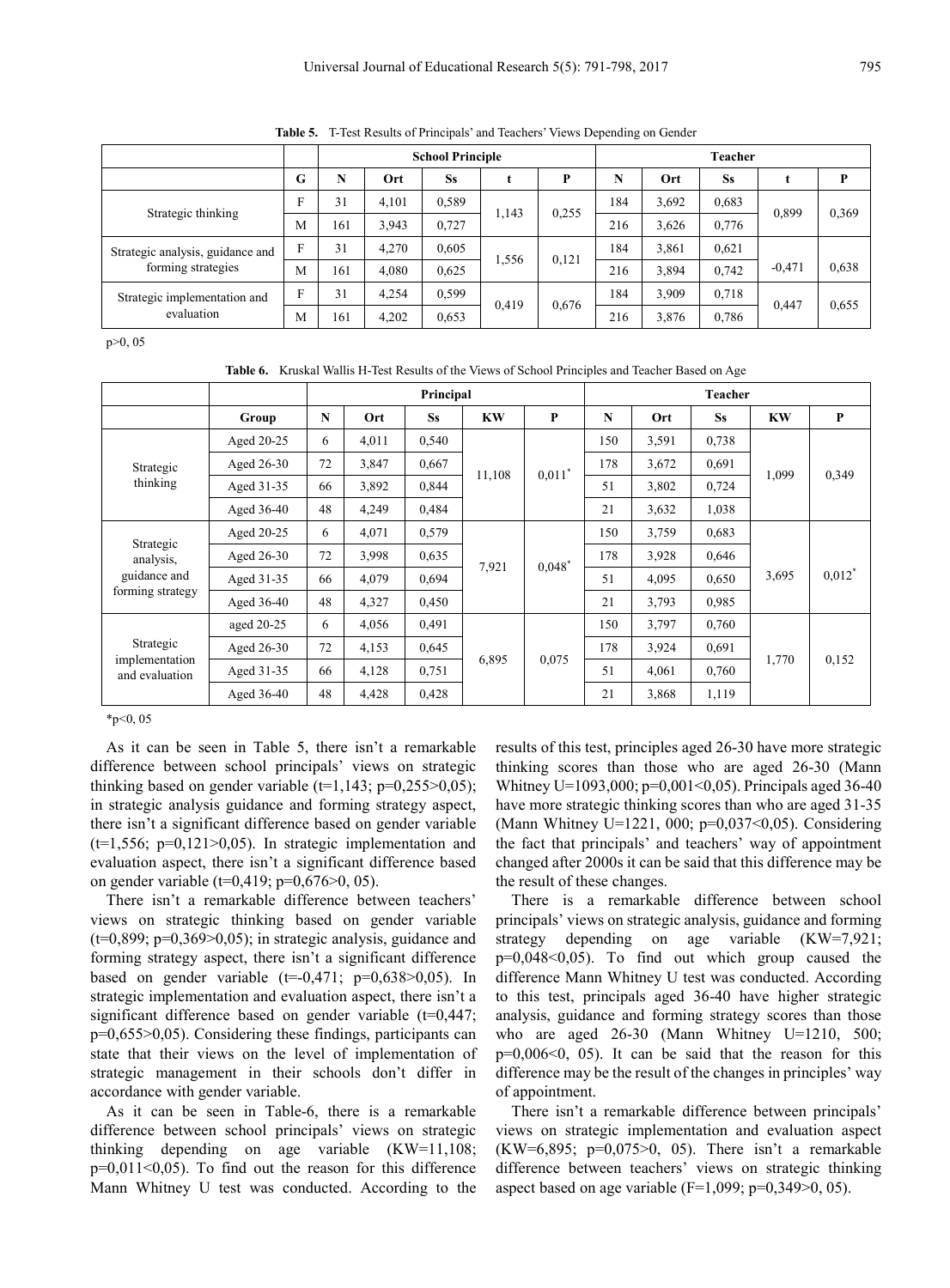There is a remarkable difference between teachers' strategic analysis, guidance and forming strategy. As a result of Scheffe test which was conducted to find out the reasons behind this difference, teachers aged 20-25 have higher scores for strategic analysis, guidance and forming strategy than those aged 31-35. This may be the result of the new appointment ways.

There isn't a remarkable difference on teachers' views on strategic implementation and evaluation based on age variable (F=1,770; p=0,152>0, 05).

As it is shown in Table 7, after one-way variable analysis, a remarkable difference wasn't found between principals' scores for "strategic thinking" based on the graduation school variable  $(F=0.073; p=0.930>0.05)$ . After one way variable analysis there wasn't a remarkable difference between principles' scores for "strategic analysis, guidance and forming strategy" based on the graduation school variable (F=0,563; p=0,571>0,05). After one-way variable analysis there wasn't a remarkable difference between principals' scores for "strategic implementation and management" based on the graduation school variable  $(F=0,159; p=0,853>0, 05)$ .

There isn't a remarkable difference between teachers' scores for "strategic thinking" aspect based on the school of graduate (F=0,613; p=0,542 $>$ 0,05). There isn't a remarkable difference between teachers' scores for "strategic analysis, guidance and forming strategy" aspect based on graduation

school (F=0,215; p=0,807 $>0$ , 05). There isn't a remarkable difference between teachers' scores for "strategic implementation and management" aspect based on graduation school variable ( $F=0.049$ ;  $p=0.953>0$ , 05).

According to these findings, it can be reported that graduation school variable does not have an impact on principals' and teachers' views on strategic management in primary schools.

As it is shown in Table 8, there wasn't a remarkable difference between principals' scores for "strategic thinking" based on the field variable ( $t=0.084$ ;  $p=0.933>0$ , 05). There wasn't a remarkable difference between principals' scores for "strategic analysis, guidance and forming strategy" based on the field variable ( $t=0.288$ ;  $p=0.773>0$ , 05). There wasn't a remarkable difference between principals' scores for "strategic implementation and evaluation" based on the field variable (t=-0,145; p=0,885>0, 05).

As it is shown in Table 8, there wasn't a remarkable difference between teachers' scores for "strategic thinking" based on the field variable  $(t=0.163; p=0.870>0, 05)$ . There wasn't a remarkable difference between teachers' scores for "strategic analyses, guidance and forming strategy" based on the field variable ( $t=0.630$ ;  $p=0.529>0$ , 05). There wasn't a remarkable difference between teachers' scores for "strategic implementation and evaluation". Based on the field variable  $(t=0,447; p=0,655>0, 05)$ .

|                       |                               |     |       | Principal |       |       |     |       | <b>Teacher</b> |       |       |
|-----------------------|-------------------------------|-----|-------|-----------|-------|-------|-----|-------|----------------|-------|-------|
|                       | Group                         | N   | Ort   | <b>Ss</b> | F     | P     | N   | Ort   | <b>Ss</b>      | F     | P     |
| Strategic             | Grad.<br>Comp.                | 39  | 3,930 | 0,705     |       | 0,930 | 23  | 3,732 | 0.950          |       |       |
| thinking              | Und. Graduate                 | 110 | 3,976 | 0,756     | 0,073 |       | 341 | 3,664 | 0,722          | 0,613 | 0,542 |
|                       | Graduate                      | 43  | 3,983 | 0,585     |       |       | 36  | 3,537 | 0,707          |       |       |
| Strategy<br>analysis, | Grad. Compl.<br>Undergraduate | 39  | 4,035 | 0,674     |       |       | 23  | 3,842 | 0,836          |       |       |
| direction and         | Graduate                      | 110 | 4,150 | 0,604     | 0.563 | 0.571 | 341 | 3,888 | 0.676          | 0.215 | 0,807 |
| forming<br>strategy   |                               | 43  | 4,078 | 0.633     |       |       | 36  | 3,815 | 0,721          |       |       |
| Strategic             | Grad. Comp.                   | 39  | 4,231 | 0,655     |       |       | 23  | 3,932 | 0,948          |       |       |
| implementation        | Und. Grad.                    | 110 | 4,188 | 0,685     | 0,159 | 0,853 | 341 | 3,887 | 0.743          | 0,049 | 0.953 |
| and evaluation        | Graduate                      | 43  | 4,248 | 0,523     |       |       | 36  | 3,907 | 0.753          |       |       |

p>0, 0

| <b>Table 8.</b> Results of T-Test of Principals' and Teachers' Views Based on Field Variable |
|----------------------------------------------------------------------------------------------|
|----------------------------------------------------------------------------------------------|

|                                    |                 |     |       | Principal |          |                   | Teacher |       |           |          |       |  |
|------------------------------------|-----------------|-----|-------|-----------|----------|-------------------|---------|-------|-----------|----------|-------|--|
|                                    | Group           | N   | Ort   | <b>Ss</b> | m        | P                 | N       | Ort   | <b>Ss</b> |          | P     |  |
| Strategic thinking                 | Class teacher   | 112 | 3,965 | 0,682     |          |                   | 95      | 3,667 | 0,666     |          | 0,870 |  |
|                                    | Branch teacher. | 80  | 3,973 | 0.746     | $-0.084$ | 0.933             | 305     | 3,653 | 0,756     | 0,163    |       |  |
| Strategic analysis,                | Class teacher   | 112 | 4,099 | 0,579     |          |                   | 95      | 3,840 | 0,682     |          |       |  |
| guidance and<br>forming strategies | Branch teacher. | 80  | 4,126 | 0,686     |          | $-0.288$<br>0,773 | 305     | 3,891 | 0.691     | $-0.630$ | 0.529 |  |
| <b>Strategic</b>                   | Class teacher   | 112 | 4.204 | 0,626     |          |                   | 95      | 3,861 | 0,652     |          |       |  |
| implementation and<br>evaluation   | Branch teacher. | 80  | 4,218 | 0,672     | $-0,145$ | 0.885             | 305     | 3.901 | 0.785     | $-0.447$ | 0.655 |  |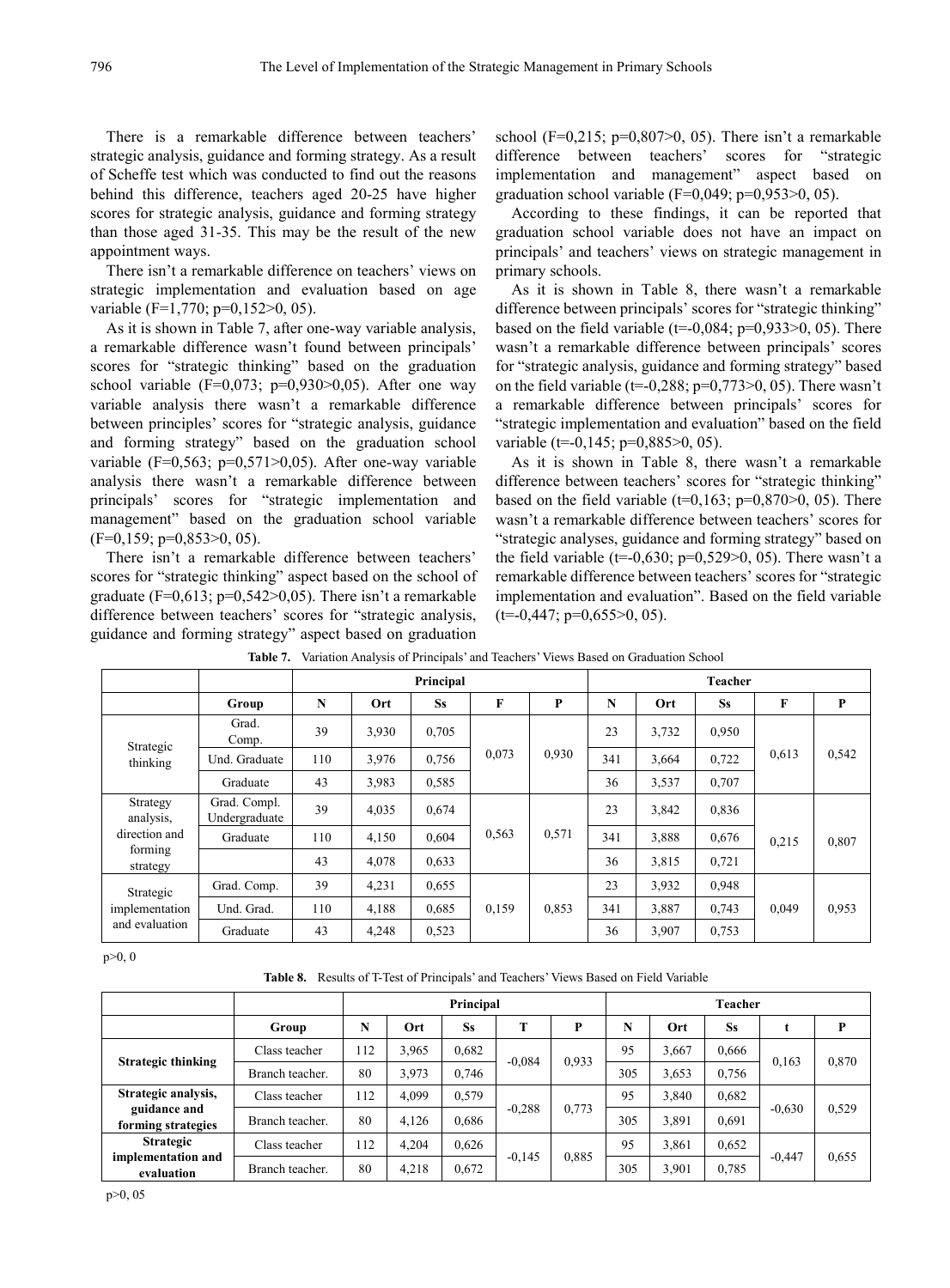According to these findings, it can be reported that the field variable does not have an impact on principals' and teachers' views on strategic management in primary schools.

As it is shown in Table 9, there wasn't a remarkable difference between principals' scores for "strategic thinking" based on the professional seniority variable (KW=7,156; p=0,307>0, 05). There wasn't a remarkable difference between principals' scores for "strategic analysis, guidance and forming strategy" based on the professional seniority variable (KW=5,588;  $p=0,471>0, 05$ ). There wasn't a remarkable difference between principals' scores for "strategic implementation and evaluation" based on the professional seniority variable (KW=4,101; p=0,663>0, 05).

As it is shown in Table 9, there wasn't a remarkable difference between teachers' scores for "strategic thinking" based on the professional seniority variable (KW=6,255; p=0,395>0, 05). There wasn't a remarkable difference between teachers' scores for "strategic analyses, guidance and forming strategies" based on the professional seniority variable  $(KW=9,290; p=0,158>0, 05)$ . There wasn't a remarkable difference between teachers' points for "strategic implementation and evaluation. Based on the professional seniority variable (KW=6,512; p=0,368>0, 05).

## **4. Results and Discussion**

In today's world, it is a necessity for schools and principals to embrace strategic management and implement it to enable schools to live and do their duties. More importantly, school principals should adopt strategic management in their schools. According to the results of this study, primary school principals think that "strategic thinking", "strategic analysis, guidance and strategy forming" is implemented in high levels and "strategic implementation and evaluation" is implemented in very high levels. This indicates that school principals give special attention to strategic management and internalise it. The fact that teachers think differently from the principles on two issues may be the sign that they evaluate the principles impartially. This view of teachers' shows parallelism with Altınkurt's [1] statement which ascertain that leadership practices of principles related to implement strategies are successful but need to be improved.

|                           |                  |                |       | Principal |           |              |             |       | Teacher   |           |              |
|---------------------------|------------------|----------------|-------|-----------|-----------|--------------|-------------|-------|-----------|-----------|--------------|
|                           | Group            | $\mathbf N$    | Ort   | <b>Ss</b> | <b>KW</b> | $\mathbf{P}$ | $\mathbf N$ | Ort   | <b>Ss</b> | <b>KW</b> | $\mathbf{P}$ |
|                           | 1-5 years        | $\tau$         | 3,881 | 0,736     |           |              | 129         | 3,617 | 0,737     |           |              |
|                           | $6-10$ years     | 9              | 4,133 | 0,599     |           |              | 117         | 3,623 | 0,726     |           |              |
|                           | $11-15$ years    | 51             | 3,854 | 0,736     |           | 0,307        | 95          | 3,708 | 0,674     | 6,255     |              |
| Strategic<br>thinking     | $16-20$ years    | 41             | 3,883 | 0,747     | 7,156     |              | 22          | 3,608 | 0,834     |           | 0,395        |
|                           | $21-25$ years    | 28             | 3,894 | 0.795     |           |              | 19          | 3,926 | 0,775     |           |              |
|                           | $26-30$ years    | 21             | 4,051 | 0,752     |           |              | 9           | 3,430 | 1,180     |           |              |
|                           | 31 years or more | 35             | 4,219 | 0,484     |           |              | 9           | 3,878 | 0,529     |           |              |
|                           | $1-5$ years      | $\overline{7}$ | 4,194 | 0,600     | 5,588     |              | 129         | 3,769 | 0,727     |           | 0,158        |
| Strategic                 | $6-10$ years     | 9              | 4,262 | 0,567     |           |              | 117         | 3,919 | 0,652     | 9,290     |              |
|                           | $11-15$ years    | 51             | 4,028 | 0,660     |           |              | 95          | 3,933 | 0,609     |           |              |
| analysis,<br>guidance and | $16-20$ years    | 41             | 4,056 | 0,637     |           | 0,471        | 22          | 3,886 | 0,674     |           |              |
| forming strategy          | $21-25$ years    | 28             | 3,977 | 0,737     |           |              | 19          | 4,098 | 0,722     |           |              |
|                           | $26-30$ years    | 21             | 4,190 | 0,572     |           |              | 9           | 3,524 | 1,118     |           |              |
|                           | 31 years or more | 35             | 4,298 | 0,480     |           |              | 9           | 4,238 | 0,624     |           |              |
|                           | 1-5 years        | $\tau$         | 4,175 | 0,748     |           |              | 129         | 3,817 | 0,783     |           |              |
|                           | $6-10$ years     | 9              | 4,272 | 0,434     |           |              | 117         | 3,869 | 0,718     |           |              |
| Strategic                 | $11-15$ years    | 51             | 4,142 | 0,705     |           |              | 95          | 3,963 | 0,673     | 6,512     |              |
| implementation            | $16-20$ years    | 41             | 4,192 | 0.651     | 4,101     | 0,663        | 22          | 3,864 | 0.819     |           | 0,368        |
| and evaluation            | $21-25$ years    | 28             | 4,083 | 0,756     |           |              | 19          | 4,135 | 0,857     |           |              |
|                           | $26-30$ years    | 21             | 4,233 | 0,659     |           |              | 9           | 3,728 | 1,235     |           |              |
|                           | 31 years or more | 35             | 4,410 | 0,428     |           |              | 9           | 4,198 | 0,664     |           |              |

**Table 9.** Kruskal Test Results of Principles' and Teachers' Views Based on Professional Seniority Variable

p>0, 05